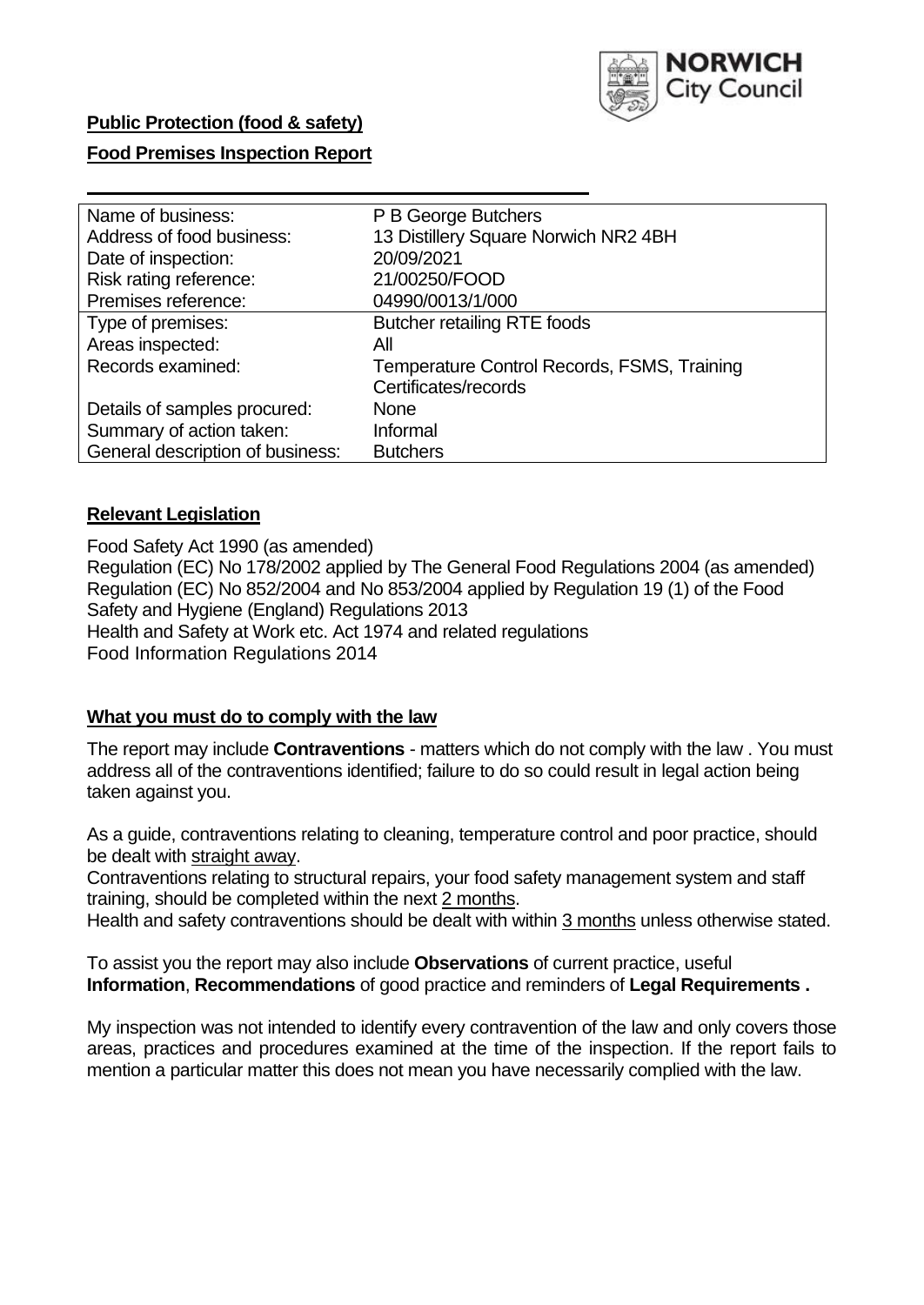# **FOOD SAFETY**

### **How we calculate your Food Hygiene Rating:**

The food safety section has been divided into the three areas which you are scored against for the hygiene rating: 1. food hygiene and safety procedures, 2. structural requirements and 3. confidence in management/control procedures. Each section begins with a summary of what was observed and the score you have been given. Details of how these scores combine to produce your overall food hygiene rating are shown in the table.

| <b>Compliance Area</b>                     |          |    |           | <b>You Score</b> |                |    |           |    |                |  |  |
|--------------------------------------------|----------|----|-----------|------------------|----------------|----|-----------|----|----------------|--|--|
| Food Hygiene and Safety                    |          |    |           | $\overline{0}$   | 5              | 10 | 15        | 20 | 25             |  |  |
| <b>Structure and Cleaning</b>              |          |    |           | $\overline{0}$   | 5              | 10 | 15        | 20 | 25             |  |  |
| Confidence in management & control systems |          |    | $\Omega$  | 5                | 10             | 15 | 20        | 30 |                |  |  |
|                                            |          |    |           |                  |                |    |           |    |                |  |  |
| <b>Your Total score</b>                    | $0 - 15$ | 20 | $25 - 30$ |                  | $35 - 40$      |    | $45 - 50$ |    | > 50           |  |  |
| <b>Your Worst score</b>                    | 5.       | 10 | 10        |                  | 15             |    | 20        |    | $\blacksquare$ |  |  |
|                                            |          |    |           |                  |                |    |           |    |                |  |  |
| <b>Your Rating is</b>                      | 5        |    |           | 3                | $\overline{2}$ |    |           |    | $\Omega$       |  |  |

Your Food Hygiene Rating is 4 - a good standard



## **1. Food Hygiene and Safety**

Food hygiene standards are high. You demonstrated a very good standard of compliance with legal requirements. You have safe food handling practices and procedures and all the necessary control measures to prevent cross-contamination are in place. Some minor contraventions require your attention. **(Score 5)**

#### Contamination risks

**Observation** I was pleased to see you were able to demonstrate effective controls to prevent cross-contamination.

#### Hand-washing

**Contravention** The following indicated that hand-washing was not suitably managed:

• Teal unit used for hand washing in cooked food section. (This was mentioned at your last inspection) Teal units are ok for temporary use and are not intended to replace a wash hand basin which must be connected to the drainage system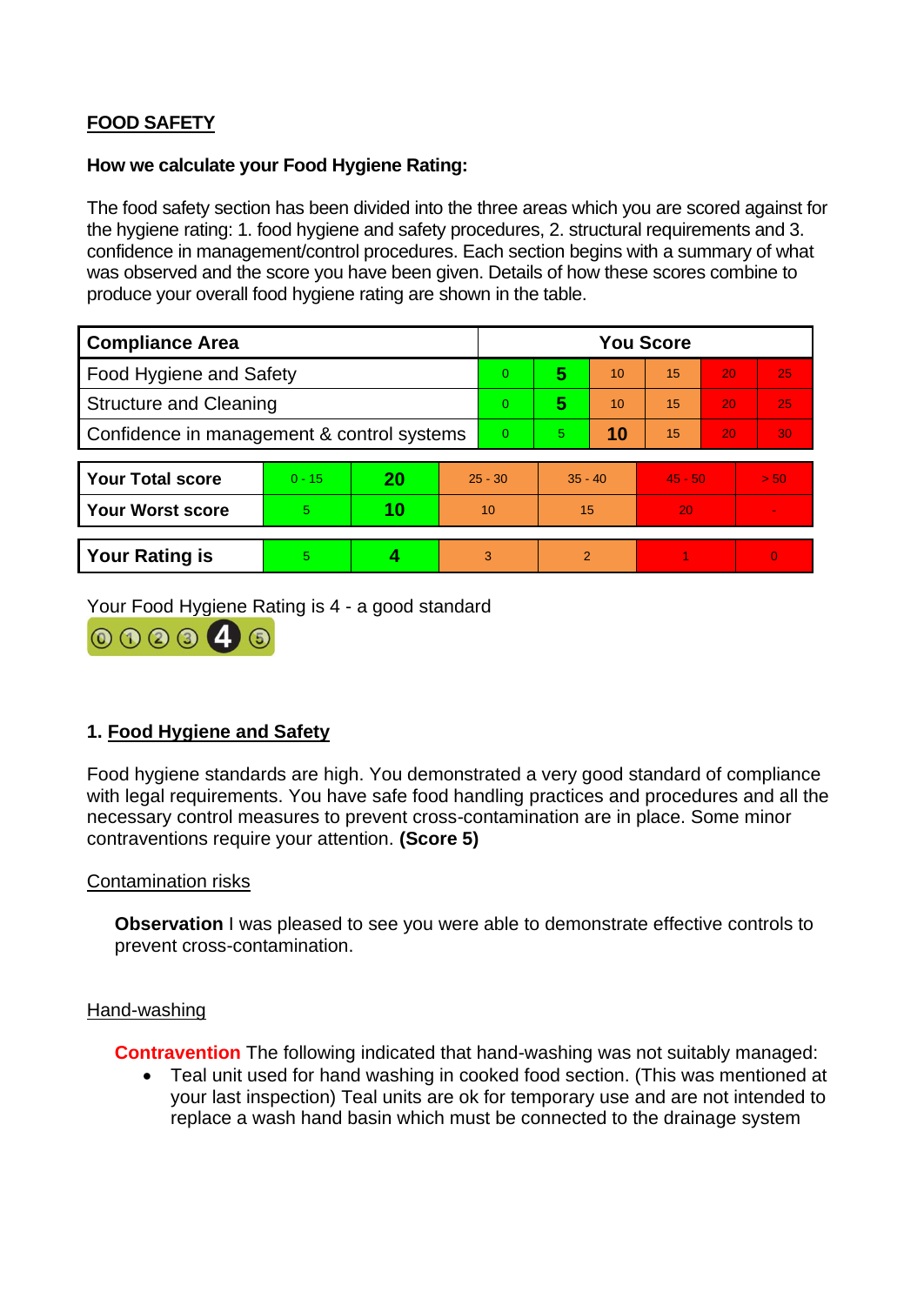**Legal Requirement** Wash hand basins must be provided with hot and cold running water and suitable drainage; soap and a hygienic way to dry hands. **Observation** I was pleased to see handwashing was well managed.

## Poor Practices

**Contravention** The following matters represented poor practice and if allowed to continue may cause food to become contaminated or lead to its deterioration:

• Vac packing food i.e gammon for 20 days

## **2. Structure and Cleaning**

The structure facilities and standard of cleaning and maintenance are all of a good standard and only minor repairs and/or improvements are required. Pest control and waste disposal provisions are adequate. The minor contraventions require your attention. **(Score 5)**

### Cleaning of Structure

**Contravention** The following items were dirty and require more frequent and thorough cleaning:

• wall near wash hand basin

### Cleaning of Equipment and Food Contact Surfaces

**Contravention** The following items are dirty and must be cleaned:

• wheels to equipment

## Cleaning Chemicals / Materials / Equipment and Methods

**Contravention** Cardboard cannot be properly cleaned. Do not use it to cover the floor/ shelves of work surfaces in food rooms

**Observation** I was pleased to see that the premises was kept clean and that your cleaning materials, methods and equipment were able to minimise the spread of harmful bacteria between surfaces.

### **Maintenance**

**Contravention** The following had not been suitably maintained and must be repaired or replaced: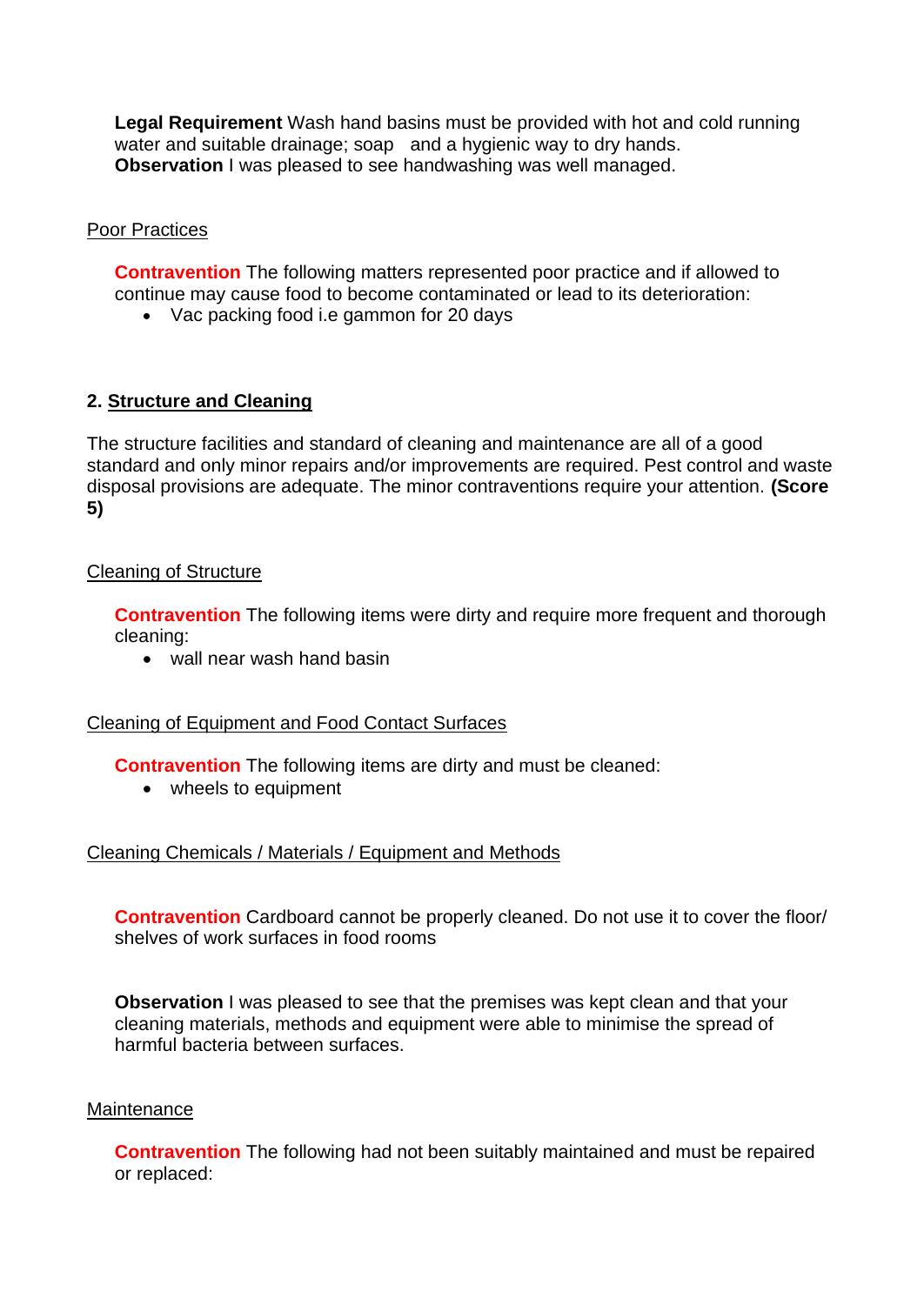- crack to lid to soap dispenser next to wash hand basin
- light to wi fridge
- holes to wall and bare plaster where knife cleaner removed
- broken lid to rusk container in wi fridge used for storage
- door stop between rooms

### Facilities and Structural provision

**Observation** I was pleased to see the premises had been well maintained and that adequate facilities had been provided.

### Pest Control

**Observation** You have a pest control contract in place and there is no evidence of pest activity on the premises.

### **3. Confidence in Management**

There are generally satisfactory food safety controls in place although there is evidence of some non-compliance with the law. The contraventions require your attention; although not critical to food safety they may become so if not addressed. **(Score 10)**

### Type of Food Safety Management System Required

**Observation** You had colour-coded equipment and effective separation between raw and ready-to-eat food at all stages in your operation.

**Observation** You were monitoring (and recording) the temperatures of your fridges and freezers as well as the temperature of cooked/hot-held food and could demonstrate effective systems for controlling bacterial growth and survival.

### Food Hazard Identification and Control

**Contravention** You have not identified these food hazards or the methods of control at critical points in your operation:

• bacteria growing on food

### **Practice of re-wrapping VP/MAP foods**

Where no other controlling factor can be identified, the maximum shelf-life should be 10 days from when the product is first vacuum packed or modified atmosphere packed. The shelf-life should not be restarted if the product is subject to a further re-wrapping under